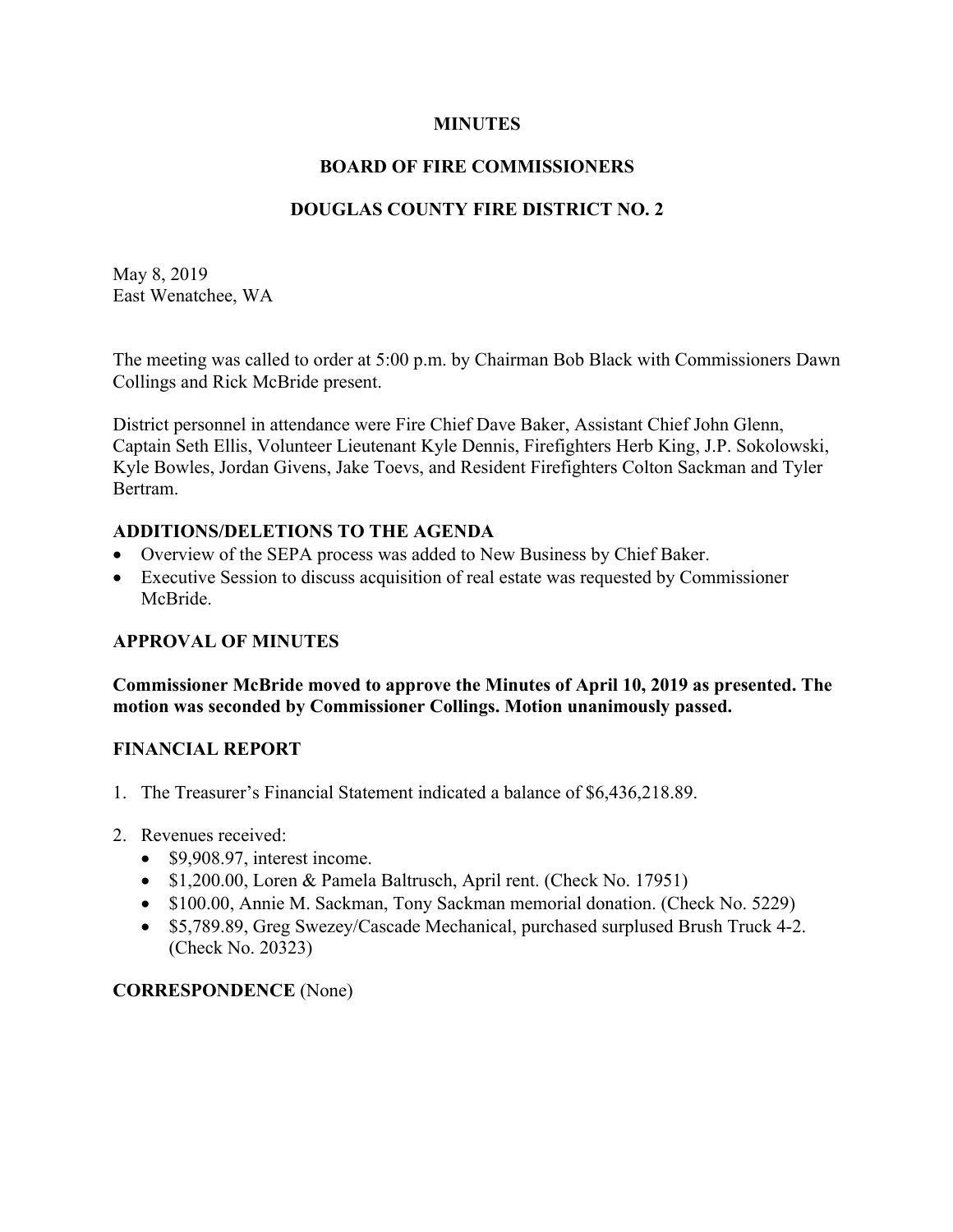#### **MINUTES MAY 8, 2019 PAGE 2**

# **STAFF REPORTS**

#### **Chief:**

- Personnel
	- A proposed job description for Executive Assistant was distributed for board members to review. A resolution would be ready for adopting into district policy at the June meeting.
- Property
	- SEPA: Information was distributed to board members which included a draft resolution, environmental checklists for Stations 3 and 4, Notice of Determination of Nonsignificance (DNS) and associated legal advertisement for both properties, and list of agencies to determine those having jurisdiction to contact for comment during a 14-day review period. The resolution would be ready for adoption at the June meeting.
	- Rock Island: It was advised that an underground mat with rebar for capping irrigation was located directly under the power lines. It was expected to have no effect.

## • **Apparatus**

- The surplused brush truck sold for \$5,789.89.
- Housing
	- Modular Homes: A price between \$85,000 and \$155,000 was provided in response to a request from Commissioner McBride.

#### **Recruitment/Retention**:

- Several inquiries had been received regarding the upcoming resident recruitment. Testing would be conducted June-July. It was planned to participate in Chelan County Fire District No. 1's academy in the fall.
- More volunteer applications had been received.
- The vacated fire station in Rock Island was being set up for volunteer firefighters to man on a trial basis.
- Volunteer Firefighter Chris Martinez had completed Aircraft Rescue and Firefighting (ARFF) Training.
- Chief Glenn was assisting Chief Phillips with a test scheduled the following week to establish an eligibility list for promotions.

**Training:** (No report, Chief Phillips went home sick.)

**Fire Marshal: (**No report, Chief Blanchard was attending a conference in Leavenworth.)

#### **UNFINISHED BUSINESS** (None)

#### **NEW BUSINESS**

1. Executive Assistant Job Description: Previously discussed in the Chief's Report. See above.